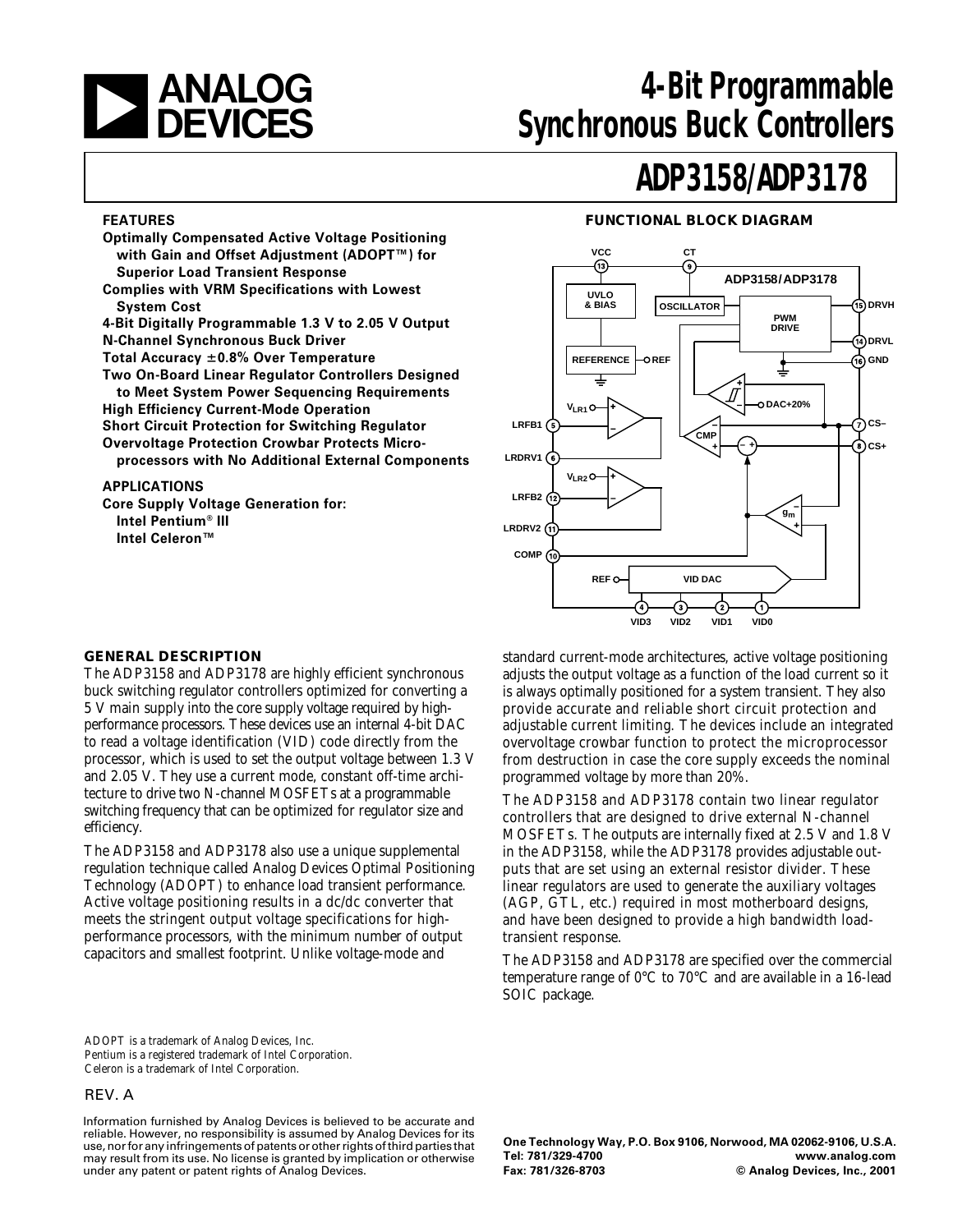# ADP3158/ADP3178-SPECIFICATIONS (VCC = 12 V, T<sub>A</sub> = 0°C to 70°C, unless otherwise noted.)

| <b>Parameter</b>                                                                                                                                                                                | <b>Symbol</b>                                                                                    | <b>Conditions</b>                                                                                                                                                               | Min                                  | <b>Typ</b>                                      | <b>Max</b>                           | Unit                                                                  |
|-------------------------------------------------------------------------------------------------------------------------------------------------------------------------------------------------|--------------------------------------------------------------------------------------------------|---------------------------------------------------------------------------------------------------------------------------------------------------------------------------------|--------------------------------------|-------------------------------------------------|--------------------------------------|-----------------------------------------------------------------------|
| SWITCHING REGULATOR<br><b>Output Accuracy</b><br>1.3 V Output<br>1.65 V Output<br>2.05 V Output<br>Line Regulation<br>Crowbar Trip Point<br><b>Crowbar Reset Point</b><br>Crowbar Response Time | $V_{CS}$<br>$\Delta V_{\rm OUT}$<br><b>VCROWBAR</b><br>t <sub>CROWBAR</sub>                      | Figure 1<br>Figure 1<br>Figure 1<br>$VCC = 10 V to 14 V$<br>% of Nominal DAC Voltage<br>% of Nominal DAC Voltage<br>Overvoltage to DRVL Going High                              | 1.289<br>1.637<br>2.034<br>115<br>40 | 1.3<br>1.65<br>2.05<br>0.06<br>120<br>50<br>400 | 1.311<br>1.663<br>2.066<br>125<br>60 | V<br>$\mathbf V$<br>$\ensuremath{\mathsf{V}}$<br>%<br>%<br>$\%$<br>ns |
| <b>VID INPUTS</b><br><b>Input Low Voltage</b><br><b>Input High Voltage</b><br><b>Input Current</b><br>Pull-Up Resistance<br>Internal Pull-Up Voltage                                            | $V_{IL(VID)}$<br>V <sub>IH(VID)</sub><br>$I_{VID}$<br>$R_{VID}$                                  | $VID(X) = 0 V$                                                                                                                                                                  | 2.0<br>20<br>5.0                     | 185<br>30<br>5.4                                | 0.6<br>250<br>5.7                    | V<br>$\mathbf V$<br>μA<br>$k\Omega$<br>$\mathbf V$                    |
| <b>OSCILLATOR</b><br>Off Time<br>CT Charge Current                                                                                                                                              | $I_{CT}$                                                                                         | $T_A = 25$ °C, CT = 200 pF<br>$T_A = 25$ °C, V <sub>OUT</sub> in Regulation<br>$T_A = 25$ °C, $V_{OUT} = 0 V$                                                                   | 3.5<br>130<br>25                     | 4.0<br>150<br>35                                | 4.5<br>170<br>45                     | $\mu s$<br>μA<br>μA                                                   |
| <b>ERROR AMPLIFIER</b><br><b>Output Resistance</b><br>Transconductance<br><b>Output Current</b><br>Maximum Output Voltage<br><b>Output Disable Threshold</b><br>-3 dB Bandwidth                 | $R_{O(ERR)}$<br>$g_{m(ERR)}$<br>$I_{O(ERR)}$<br>$V_{COMP(MAX)}$<br>$V_{COMP(OFF)}$<br>$BW_{ERR}$ | CS-Forced to $V_{\text{OUT}}$ - 3%<br>CS-Forced to $V_{OUT}$ - 3%<br>$COMP = Open$                                                                                              | 2.05<br>600                          | $\mathbf{1}$<br>2.2<br>625<br>3.0<br>750<br>500 | 2.35<br>900                          | $M\Omega$<br>mmho<br>$\mu A$<br>V<br>mV<br>kHz                        |
| <b>CURRENT SENSE</b><br><b>Threshold Voltage</b><br><b>Input Bias Current</b><br><b>Response Time</b>                                                                                           | $V_{CS(TH)}$<br>$I_{CS+}$ , $I_{CS-}$<br>$t_{CS}$                                                | CS-Forced to $V_{\text{OUT}}$ – 3%<br>$CS$ - $\leq$ 0.45 V<br>$0.8 V \leq COMP \leq 1 V$<br>$CS$ + = $CS$ - = $V_{OUT}$<br>$CS$ + – $(CS-)$ > 87 mV to DRVH<br><b>Going Low</b> | 69<br>35                             | 78<br>45<br>$\mathbf{1}$<br>0.5<br>50           | 87<br>54<br>5<br>5                   | mV<br>mV<br>mV<br>μA<br>ns                                            |
| <b>OUTPUT DRIVERS</b><br><b>Output Resistance</b><br><b>Output Transition Time</b>                                                                                                              | $R_{O(DRV(X))}$<br>$t_R$ , $t_F$                                                                 | $I_L = 50 \text{ mA}$<br>$C_L = 3000 \text{ pF}$                                                                                                                                |                                      | 6<br>80                                         |                                      | Ω<br>ns                                                               |
| <b>LINEAR REGULATORS</b><br><b>Feedback Current</b><br>LR1 Feedback Voltage                                                                                                                     | $I_{FB(X)}$<br>$V_{LRFB(1)}$                                                                     | ADP3158, Figure 2,<br>$VCC = 4.5 V to 12.6 V$<br>ADP3178, Figure 2,                                                                                                             | 2.44<br>0.97                         | 0.3<br>2.5<br>1.0                               | $\mathbf{1}$<br>2.56<br>1.03         | μA<br>V<br>V                                                          |
| LR2 Feedback Voltage                                                                                                                                                                            | $V_{LRFB(2)}$                                                                                    | $VCC = 4.5 V to 12.6 V$<br>ADP3158, Figure 2,<br>$VCC = 4.5 V to 12.6 V$<br>ADP3178, Figure 2,                                                                                  | 1.75<br>0.97                         | 1.8<br>1.0                                      | 1.85<br>1.03                         | V<br>V                                                                |
| <b>Driver Output Voltage</b>                                                                                                                                                                    | $V_{LRDRV(X)}$                                                                                   | $VCC = 4.5 V to 12.6 V$<br>$VCC = 4.5 V, V_{LRFB(X)} = 0 V$                                                                                                                     | 4.2                                  |                                                 |                                      | $\mathbf V$                                                           |
| <b>SUPPLY</b><br>DC Supply Current <sup>2</sup><br><b>UVLO</b> Threshold Voltage<br><b>UVLO</b> Hysteresis                                                                                      | $I_{\rm CC}$<br><b>VUVLO</b>                                                                     |                                                                                                                                                                                 | 6.75<br>0.8                          | 7<br>7<br>$\mathbf{1}$                          | $9\phantom{.0}$<br>7.25<br>1.2       | mA<br>$\ensuremath{\mathsf{V}}$<br>$\mathbf V$                        |

NOTES

1 All limits at temperature extremes are guaranteed via correlation using standard Statistical Quality Control (SQC). 2 Dynamic supply current is higher due to the gate charge being delivered to the external MOSFETs.

Specifications subject to change without notice.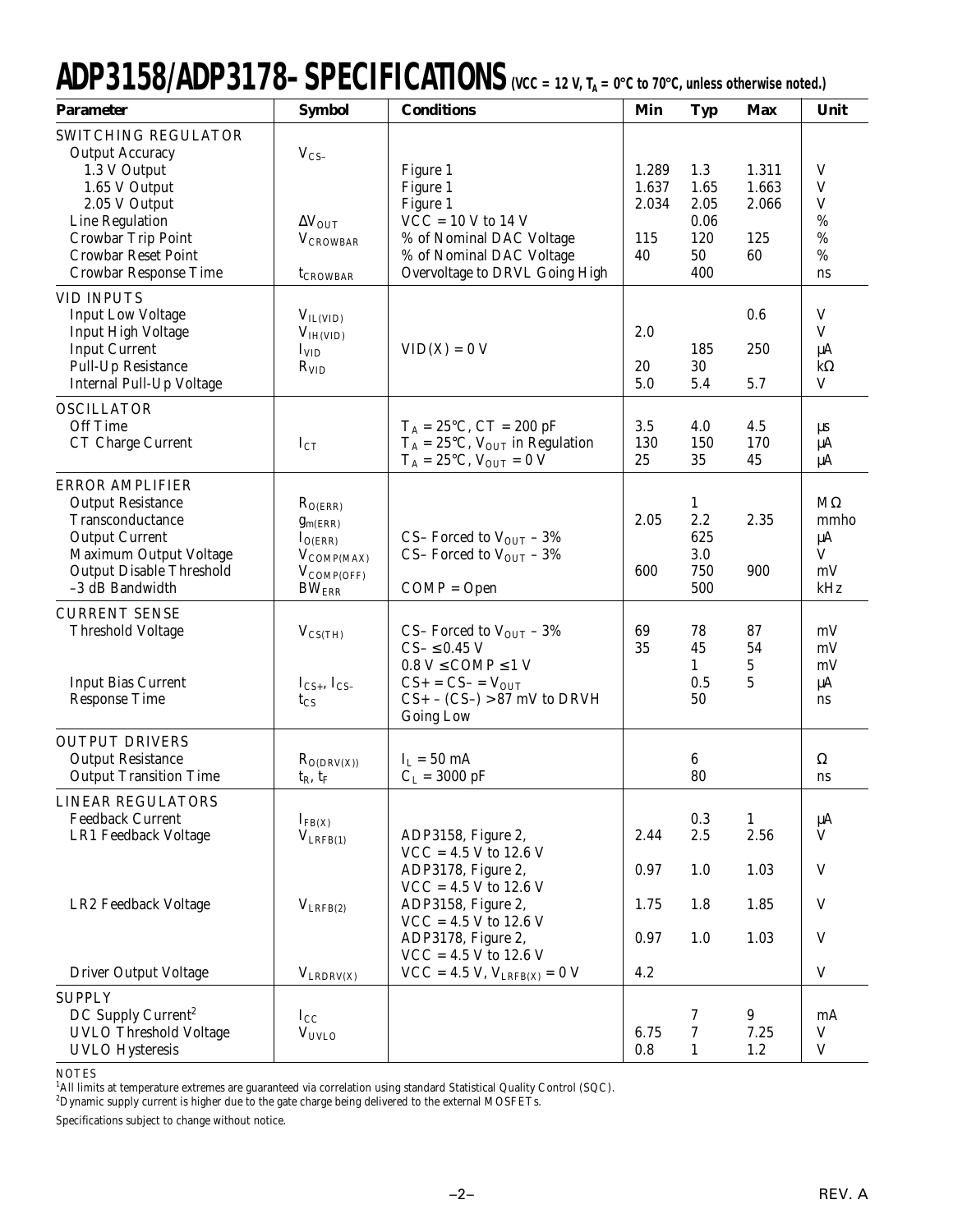#### **ABSOLUTE MAXIMUM RATINGS\***

| DRVH, DRVL, LRDRV1, LRDRV2 $\ldots$ -0.3 V to VCC + 0.3 V                                                                                                                                                                       |
|---------------------------------------------------------------------------------------------------------------------------------------------------------------------------------------------------------------------------------|
| All Other Inputs and Outputs $\dots \dots \dots \dots -0.3$ V to +10 V                                                                                                                                                          |
| Operating Ambient Temperature Range  0°C to 70°C                                                                                                                                                                                |
|                                                                                                                                                                                                                                 |
| Storage Temperature Range $\dots\dots\dots\dots -65$ °C to +150°C                                                                                                                                                               |
| $\theta_{JA}$                                                                                                                                                                                                                   |
|                                                                                                                                                                                                                                 |
|                                                                                                                                                                                                                                 |
| Lead Temperature (Soldering, 10 sec)  300°C                                                                                                                                                                                     |
|                                                                                                                                                                                                                                 |
|                                                                                                                                                                                                                                 |
| $\sim$ and a set of the set of the set of the set of the set of the set of the set of the set of the set of the set of the set of the set of the set of the set of the set of the set of the set of the set of the set of the s |

\*This is a stress rating only; operation beyond these limits can cause the device to be permanently damaged. Unless otherwise specified, all voltages are referenced to GND.

### **PIN CONFIGURATION**



#### **PIN FUNCTION DESCRIPTIONS**

| Pin     | <b>Mnemonic</b>                   | <b>Function</b>                                                                                                                                                                                              |
|---------|-----------------------------------|--------------------------------------------------------------------------------------------------------------------------------------------------------------------------------------------------------------|
| $1 - 4$ | VID0-VID3                         | Voltage Identification DAC Inputs.<br>These pins are pulled up to an internal<br>reference, providing a Logic 1 if left<br>open. The DAC output programs the CS-<br>regulation voltage from 1.3 V to 2.05 V. |
|         | 5, 12 LRFB1,<br>LRFB <sub>2</sub> | Feedback connections for the linear<br>regulator controllers.                                                                                                                                                |
|         | 6, 11 LRDRV1,<br>LRDRV2           | Gate drives for the respective linear<br>regulator N-channel MOSFETs.                                                                                                                                        |
| 7       | $CS-$                             | <b>Current Sense Negative Node. Negative</b><br>input for the current comparator. This pin<br>also connects to the internal error ampli-<br>fier that senses the output voltage.                             |
| 8       | $CS+$                             | <b>Current Sense Positive Node. Positive</b><br>input for the current comparator. The<br>output current is sensed as a voltage at this<br>pin with respect to CS-.                                           |
| 9       | CT                                | External capacitor connected from CT to<br>ground sets the Off-time of the device.                                                                                                                           |
| 10      | <b>COMP</b>                       | Error Amplifier Output and Compensation<br>Point. The voltage at this output programs<br>the output current control level between<br>$CS+$ and $CS-$ .                                                       |
| 13      | <b>VCC</b>                        | Supply Voltage for the device.                                                                                                                                                                               |
| 14      | DRVI.                             | Low-Side MOSFET Drive. Gate drive for<br>the synchronous rectifier N-channel<br>MOSFET. The voltage at DRVL swings<br>from GND to VCC.                                                                       |
| 15      | <b>DRVH</b>                       | High-Side MOSFET Drive. Gate drive<br>for the buck switch N-channel MOSFET.<br>The voltage at DRVH swings from GND<br>to VCC.                                                                                |
| 16      | <b>GND</b>                        | Ground Reference. GND should have a<br>low impedance path to the source of the<br>synchronous MOSFET.                                                                                                        |

#### **ORDERING GUIDE**

| Model     | Temperature                     | <b>LDO</b>   | Package                      | Package         |
|-----------|---------------------------------|--------------|------------------------------|-----------------|
|           | Range                           | Voltage      | <b>Description</b>           | Option          |
| ADP3158JR | $0^{\circ}$ C to $70^{\circ}$ C | 2.5 V, 1.8 V | $SO = Small$ Outline Package | $R-16A$ (SO-16) |
| ADP3178JR | $0^{\circ}$ C to $70^{\circ}$ C | Adjustable   | $SO = Small$ Outline Package | $R-16A$ (SO-16) |

#### **CAUTION**

ESD (electrostatic discharge) sensitive device. Electrostatic charges as high as 4000 V readily accumulate on the human body and test equipment and can discharge without detection. Although the ADP3158/ADP3178 feature proprietary ESD protection circuitry, permanent damage may occur on devices subjected to high-energy electrostatic discharges. Therefore, proper ESD precautions are recommended to avoid performance degradation or loss of functionality.

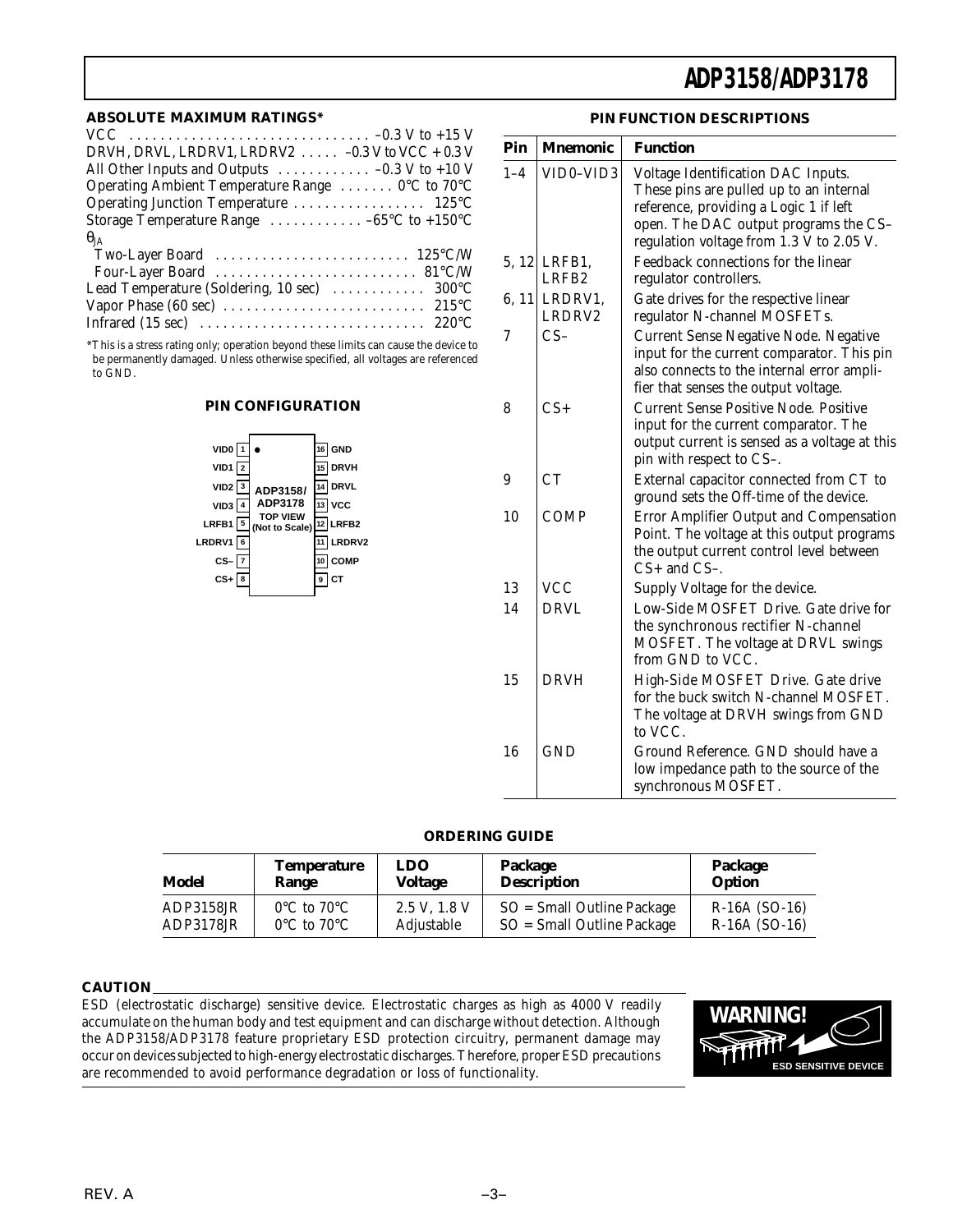## **ADP3158/ADP3178 –Typical Performance Characteristics**



TPC 1. Supply Current vs. Operating Frequency Using MOSFETs of Figure 3



TPC 2. Gate Switching Waveforms Using MOSFETs of Figure 3



TPC 3. Driver Transition Waveforms Using MOSFETs of Figure 3



TPC 4. Power-On Start-Up Waveform



TPC 5. Output Accuracy Distribution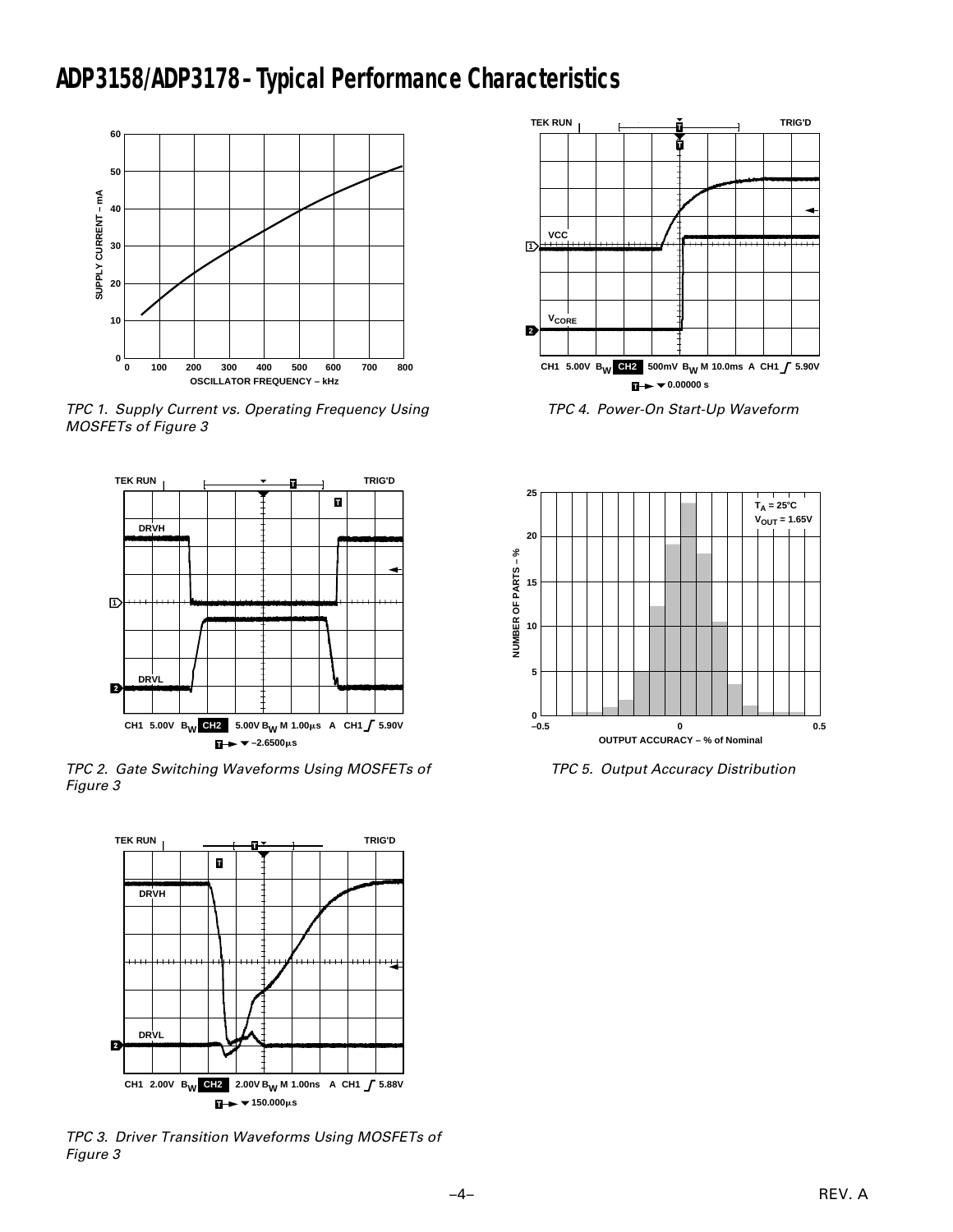





Figure 2. Linear Regulator Output Voltage Accuracy Test Circuit

### **THEORY OF OPERATION**

The ADP3158 and ADP3178 use a current-mode, constant offtime control technique to switch a pair of external N-channel MOSFETs in a synchronous buck topology. Constant off-time operation offers several performance advantages, including that no slope compensation is required for stable operation. A unique feature of the constant off-time control technique is that since the off-time is fixed, the converter's switching frequency is a function of the ratio of input voltage to output voltage. The fixed off-time is programmed by the value of an external capacitor connected to the CT pin. The on-time varies in such a way that a regulated output voltage is maintained as described below in the cycle-by-cycle operation. The on-time does not vary under fixed input supply conditions, and it varies only slightly as a function of load. This means that the switching frequency remains fairly constant in a standard computer application.

### **Active Voltage Positioning**

The output voltage is sensed at the CS– pin. A voltage error amplifier,  $(g_m)$ , amplifies the difference between the output voltage and a programmable reference voltage. The reference voltage is programmed to between 1.3 V and 2.05 V by an internal 4-bit DAC that reads the code at the voltage identification (VID) pins. (Refer to Table I for output voltage vs. VID pin code information.) A unique supplemental regulation technique called Analog Devices Optimal Positioning Technology (ADOPT) adjusts the output voltage as a function of the load current so it is always optimally positioned for a load transient. Standard (passive) voltage positioning, sometimes recommended for use with other architectures, has poor dynamic performance which renders it ineffective under the stringent repetitive transient conditions specified in Intel VRM documents. Consequently,

such techniques do not allow the minimum possible number of output capacitors to be used. ADOPT, as used in the ADP3158 and ADP3178, provides a bandwidth for transient response that is limited only by parasitic output inductance. This yields optimal load transient response with the minimum number of output capacitors.

### **Cycle-by-Cycle Operation**

During normal operation (when the output voltage is regulated), the voltage error amplifier and the current comparator are the main control elements. During the on-time of the high-side MOSFET, the current comparator monitors the voltage between the CS+ and CS– pins. When the voltage level between the two pins reaches the threshold level, the DRVH output is switched to ground, which turns off the high-side MOSFET. The timing capacitor CT is then charged at a rate determined by the offtime controller. While the timing capacitor is charging, the DRVL output goes high, turning on the low-side MOSFET. When the voltage level on the timing capacitor has charged to the upper threshold voltage level, a comparator resets a latch. The output of the latch forces the low-side drive output to go low and the high-side drive output to go high. As a result, the low-side switch is turned off and the high-side switch is turned on. The sequence is then repeated. As the load current increases, the output voltage starts to decrease. This causes an increase in the output of the voltage-error amplifier, which, in turn, leads to an increase in the current comparator threshold, thus tracking the load current. To prevent cross conduction of the external MOSFETs, feedback is incorporated to sense the state of the driver output pins. Before the low-side drive output can go high, the high-side drive output must be low. Likewise, the high-side drive output is unable to go high while the low-side drive output is high.

#### **Output Crowbar**

An added feature of using an N-channel MOSFET as the synchronous switch is the ability to crowbar the output with the same MOSFET. If the output voltage is 20% greater than the targeted value, the controller IC will turn on the lower MOSFET, which will current-limit the source power supply or blow its fuse, pull down the output voltage, and thus save the microprocessor from destruction. The crowbar function releases at approximately 50% of the nominal output voltage. For example, if the output is programmed to 1.5 V, but is pulled up to 1.85 V or above, the crowbar will turn on the lower MOSFET. If in this case the output is pulled down to less than 0.75 V, the crowbar will release, allowing the output voltage to recover to 1.5 V if the fault condition has been removed.

#### **On-board Linear Regulator Controllers**

The ADP3158 and ADP3178 include two linear regulator controllers to provide a low cost solution for generating additional supply rails. In the ADP3158, these regulators are internally set to 2.5 V (LR1) and 1.8 V (LR2) with  $\pm$  2.5% accuracy. The ADP3178 is designed to allow the outputs to be set externally using a resistor divider. The output voltage is sensed by the high input impedance LRFB(x) pin and compared to an internal fixed reference.

The  $LRDRV(x)$  pin controls the gate of an external N-channel MOSFET resulting in a negative feedback loop. The only additional components required are a capacitor and resistor for stability. The maximum output load current is determined by the size and thermal impedance of the external power MOSFET that is placed in series with the supply.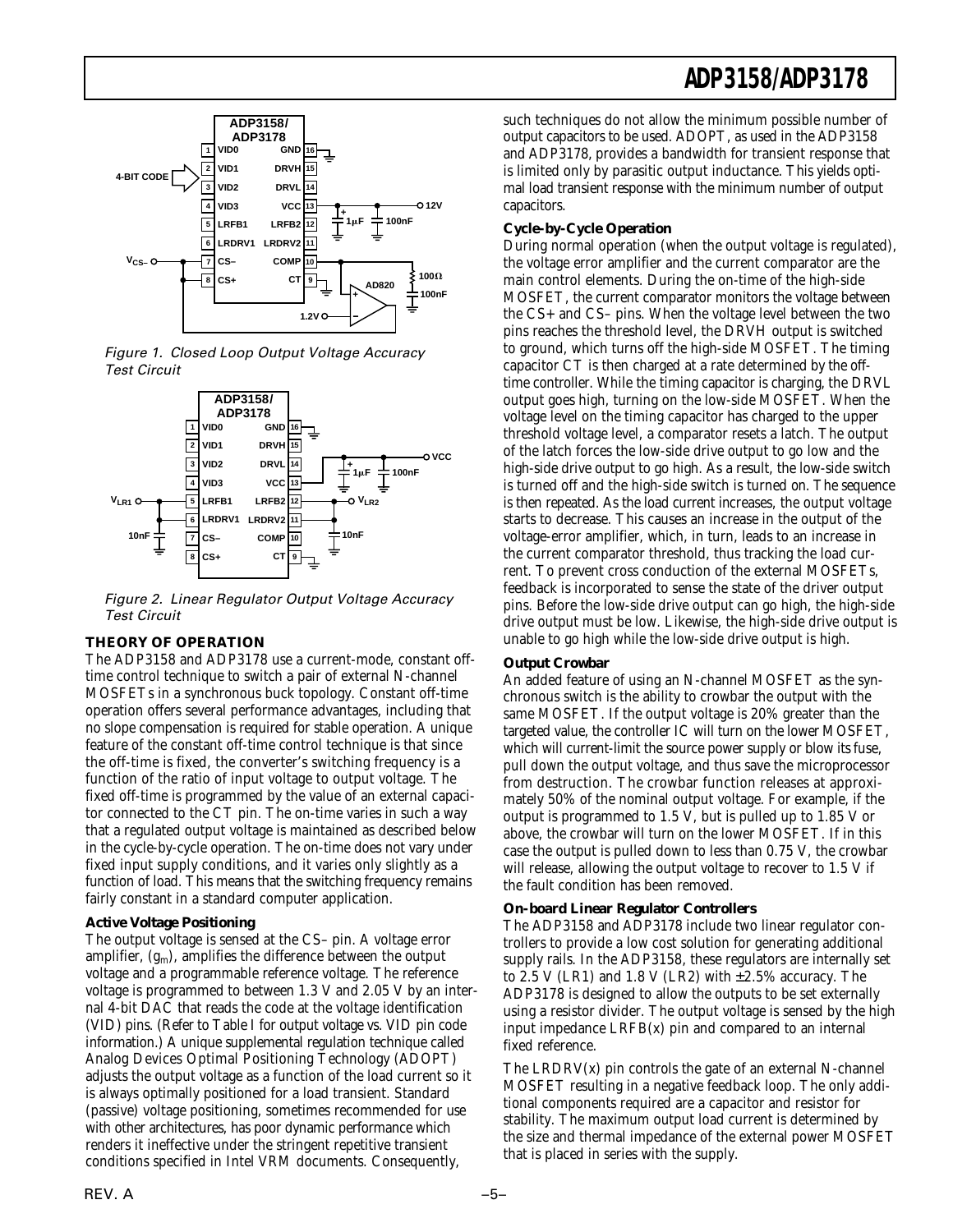

Figure 3. 15 A Pentium III Application Circuit

The linear regulator controllers have been designed so that they remain active even when the switching controller is in UVLO mode to ensure that the output voltages of the linear regulators will track the 3.3 V supply as required by Intel design specifications. By diode ORing the VCC input of the IC to the 5 VSB and 12 V supplies as shown in Figure 3, the switching output will be disabled in standby mode, but the linear regulators will begin conducting once VCC rises above about 1 V. During start-up the linear outputs will track the 3.3 V supply up until they reach their respective regulation points, regardless of the state of the 12 V supply. Once the 12 V supply has exceeded the 5 VSB supply by more than a diode drop, the controller IC will track the 12 V supply. Once the 12 V supply has risen above the UVLO value, the switching regulator will begin its start-up sequence.

|  |  | Table I. Output Voltage vs. VID Code |  |  |
|--|--|--------------------------------------|--|--|
|--|--|--------------------------------------|--|--|

| VID <sub>3</sub> | VID <sub>2</sub> | VID1 | VID <sub>0</sub> | VOUT(NOM) |
|------------------|------------------|------|------------------|-----------|
|                  |                  |      |                  | 1.30 V    |
|                  |                  |      | 0                | 1.35V     |
|                  |                  | 0    |                  | 1.40 V    |
|                  |                  | 0    | 0                | 1.45V     |
|                  | 0                |      | 1                | 1.50V     |
|                  | 0                |      | 0                | 1.55V     |
|                  | 0                | 0    |                  | 1.60V     |
|                  | 0                | 0    | N                | $1.65$ V  |
| 0                |                  |      |                  | 1.70V     |
| 0                |                  |      | 0                | 1.75V     |
| 0                |                  | 0    |                  | 1.80 V    |
| 0                |                  | O    | O                | 1.85V     |
| 0                | 0                |      |                  | 1.90V     |
| 0                | 0                |      | O                | 1.95V     |
| 0                | 0                | O    |                  | 2.00V     |
| 0                |                  |      |                  | 2.05V     |

#### **APPLICATION INFORMATION Specifications for a Design Example**

The design parameters for a typical 750 MHz Pentium III application (shown in Figure 3) are as follows:

Input Voltage:  $(V_{IN}) = 5 V$ Auxiliary Input:  $(V_{CC}) = 12$  V Output Voltage  $(V_{VID}) = 1.7 V$ Maximum Output Current  $(I_{O(MAX)}) = 15$  A Minimum Output Current  $(I_{O(MIN)}) = 1$  A Static tolerance of the supply voltage for the processor core

 $(\Delta V_{O})$  = +40 mV (–80 mV) = 120 mV

Transient tolerance (for less than 2 µs) of the supply voltage for the processor core when the load changes between the minimum and maximum values with a di/dt of 20 A/µs  $(\Delta V_{O(TRANSIENT)}) = +80$  mV (-130 mV) = 210 mV

Input current di/dt when the load changes between the minimum and maximum values  $< 0.1$  A/ $\mu$ s.

The above requirements correspond to Intel's published power supply requirements based on VRM 8.4 guidelines.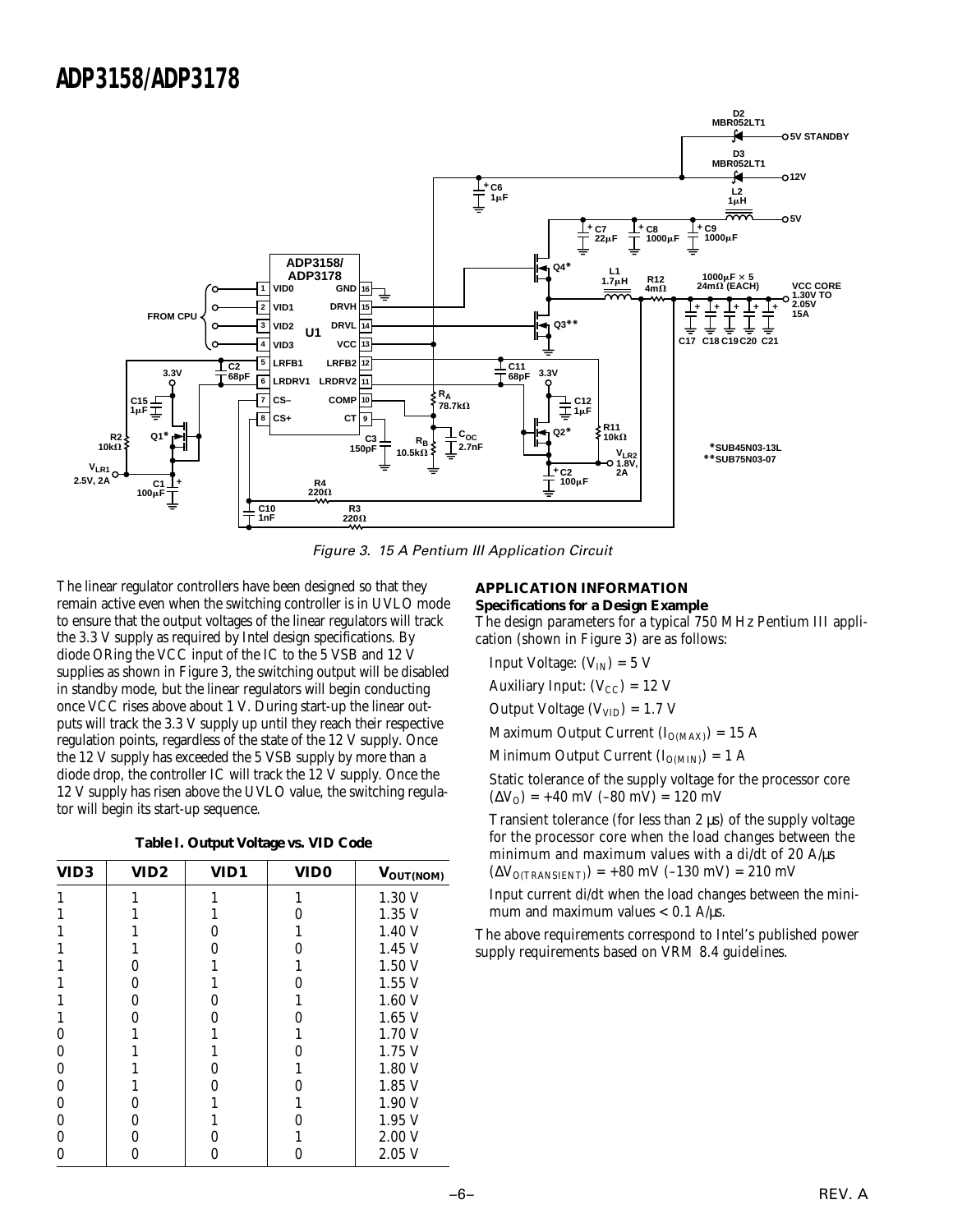#### **CT Selection for Operating Frequency**

The ADP3158 and ADP3178 use a constant off-time architecture with  $t_{\rm OFF}$  determined by an external timing capacitor CT. Each time the high-side N-channel MOSFET switch turns on, the voltage across CT is reset to 0 V. During the off-time, CT is charged by a constant current of 150 µA. Once CT reaches 3.0 V, a new on-time cycle is initiated. The value of the off-time is calculated using the continuous-mode operating frequency. Assuming a nominal operating frequency  $(f_{\text{NOM}})$  of 200 kHz at an output voltage of 1.7 V, the corresponding off-time is:

$$
t_{OFF} = \left(1 - \frac{V_{OUT}}{V_{IN}}\right) \times \frac{1}{f_{NOM}}
$$
  

$$
t_{OFF} = \left(1 - \frac{1.7 V}{5 V}\right) \times \frac{1}{200 \, kHz} = 3.3 \, \mu s
$$
 (1)

The timing capacitor can be calculated from the equation:

$$
C_T = \frac{t_{OFF} \times I_{CT}}{V_{T(TH)}} = \frac{3.3 \,\mu s \times 150 \,\mu A}{3 \,V} \approx 150 \,\,pF \tag{2}
$$

(3)

$$
f_{MIN} = \frac{1}{t_{OFF}} \times \frac{V_{IN} - I_{O(MAX)} \times (R_{DS(ON)HSF} + R_{SENSE} + R_L) - V_{OUT}}{V_{IN} - I_{O(MAX)} \times (R_{DS(ON)HSF} + R_{SENSE} + R_L - R_{DS(ON)LSF)})}
$$

The converter only operates at the nominal operating frequency at the above-specified  $V_{\text{OUT}}$  and at light load. At higher values of  $V<sub>OUT</sub>$ , or under heavy load, the operating frequency decreases due to the parasitic voltage drops across the power devices. The actual minimum frequency at  $V_{\text{OUT}} = 1.7 \text{ V}$  is calculated to be 195 kHz (see Equation 3), where:

*RDS(ON)HSF* is the resistance of the high-side MOSFET (estimated value: 14 mΩ)

 $R_{DS(ON)LSF}$  is the resistance of the low-side MOSFET (estimated value: 6 mΩ)

*RSENSE* is the resistance of the sense resistor (estimated value: 4 mΩ)

 $R_L$  is the resistance of the inductor (estimated value: 3 mΩ)

#### **Inductance Selection**

The choice of inductance determines the ripple current in the inductor. Less inductance leads to more ripple current, which increases the output ripple voltage and the conduction losses in the MOSFETs, but allows using smaller-size inductors and, for a specified peak-to-peak transient deviation, output capacitors with less total capacitance. Conversely, a higher inductance means lower ripple current and reduced conduction losses, but requires larger-size inductors and more output capacitance for the same peak-to-peak transient deviation. The following equation shows the relationship between the inductance, oscillator frequency, peak-to-peak ripple current in an inductor and input and output voltages.

$$
L = \frac{V_{OUT} \times t_{OFF}}{I_{L(RIPPLE)}}
$$
\n<sup>(4)</sup>

For 4 A peak-to-peak ripple current, which corresponds to approximately 25% of the 15 A full-load dc current in an inductor, Equation 4 yields an inductance of

$$
L = \frac{1.7 V \times 3.3 \,\mu s}{4 \,A} = 1.4 \,\mu H
$$

A 1.5 µH inductor can be used, which gives a calculated ripple current of 3.8 A at no load. The inductor should not saturate at the peak current of 17 A and should be able to handle the sum of the power dissipation caused by the average current of 15 A in the winding and the core loss.

#### **Designing an Inductor**

Once the inductance is known, the next step is either to design an inductor or find a standard inductor that comes as close as possible to meeting the overall design goals. The first decision in designing the inductor is to choose the core material. There are several possibilities for providing low core loss at high frequencies. Two examples are the powder cores (e.g., Kool-M $\mu^{\circledR}$  from Magnetics, Inc.) and the gapped soft ferrite cores (e.g., 3F3 or 3F4 from Philips). Low frequency powdered iron cores should be avoided due to their high core loss, especially when the inductor value is relatively low and the ripple current is high.

Two main core types can be used in this application. Open magnetic loop types, such as beads, beads on leads, and rods and slugs, provide lower cost but do not have a focused magnetic field in the core. The radiated EMI from the distributed magnetic field may create problems with noise interference in the circuitry surrounding the inductor. Closed-loop types, such as pot cores, PQ, U, and E cores, or toroids, cost more, but have much better EMI/RFI performance. A good compromise between price and performance are cores with a toroidal shape.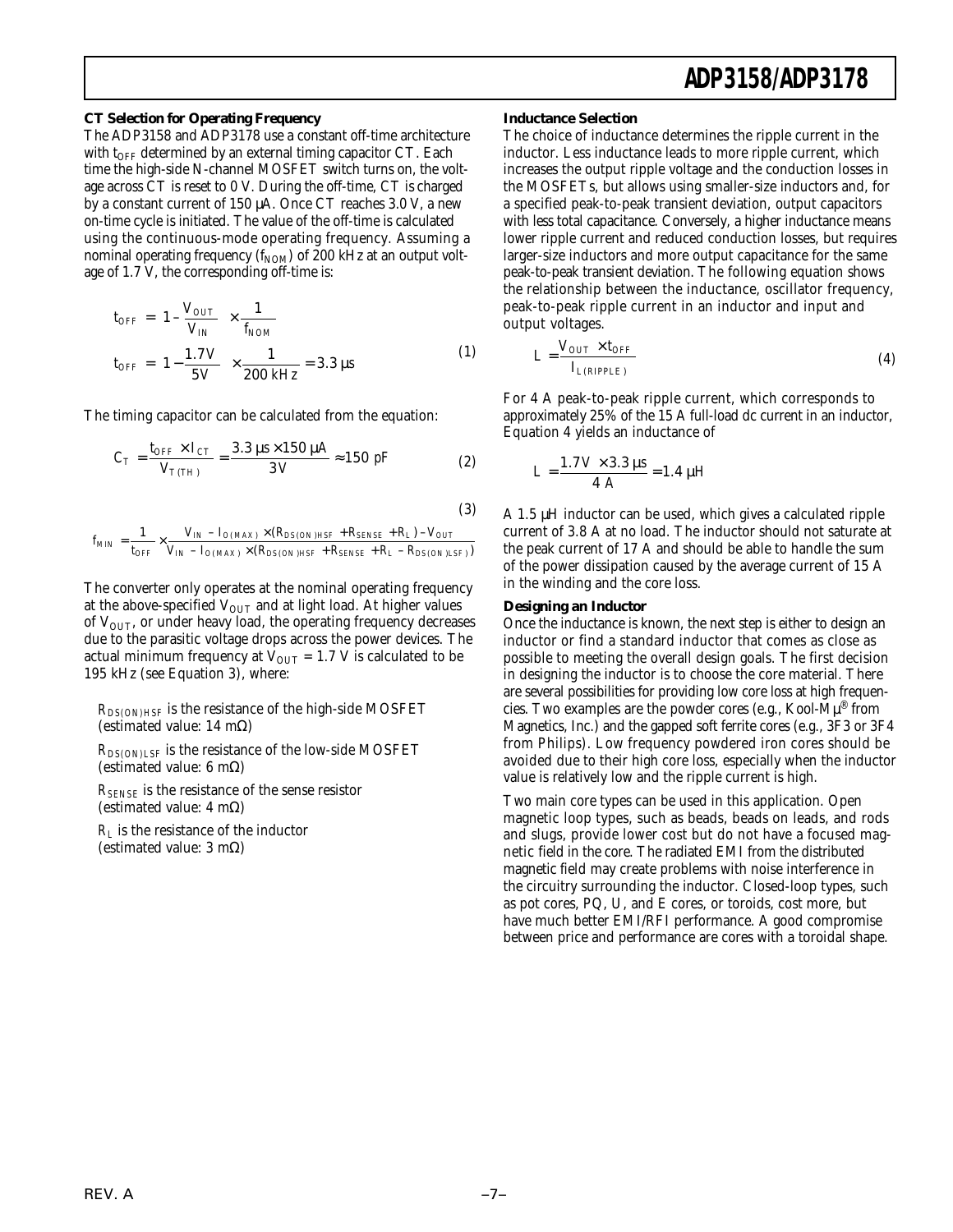There are many useful references for quickly designing a power inductor. Table II gives some examples.

#### **Table II. Magnetics Design References**

Magnetic Designer Software Intusoft (http://www.intusoft.com)

Designing Magnetic Components for High-Frequency DC-DC **Converters** 

McLyman, Kg Magnetics ISBN 1-883107-00-08

#### **Selecting a Standard Inductor**

The companies listed in Table III can provide design consultation and deliver power inductors optimized for high power applications upon request.

#### **Table III. Power Inductor Manufacturers**

Coilcraft (847) 639-6400 http://www.coilcraft.com Coiltronics (561) 752-5000 http://www.coiltronics.com

Sumida Electric Company (408) 982-9660 http://www.sumida.com

#### **COUT Selection—Determining the ESR**

The required equivalent series resistance (ESR) and capacitance drive the selection of the type and quantity of the output capacitors. The ESR must be small enough to contain the voltage deviation caused by a maximum allowable CPU transient current within the specified voltage limits, giving consideration also to the output ripple and the regulation tolerance. The capacitance must be large enough that the voltage across the capacitor, which is the sum of the resistive and capacitive voltage deviations, does not deviate beyond the initial resistive deviation while the inductor current ramps up or down to the value corresponding to the new load current. The maximum allowed ESR also represents the maximum allowed output resistance,  $R_{\text{OUT}}$ .

The cumulative errors in the output voltage regulation cuts into the available regulation window,  $V_{\text{WIN}}$ . When considering dynamic load regulation this relates directly to the ESR. When considering dc load regulation, this relates directly to the programmed output resistance of the power converter.

Some error sources, such as initial voltage accuracy and ripple voltage, can be directly deducted from the available regulation window, while other error sources scale proportionally to the amount of voltage positioning used, which, for an optimal design, should utilize the maximum that the regulation window will allow. The error determination is a closed-loop calculation, but it can be closely approximated. To maintain a conservative design while avoiding an impractical design, various error sources should be considered and summed statistically.

The output ripple voltage can be factored into the calculation by summing the output ripple current with the maximum output current to determine an effective maximum dynamic current change. The remaining errors are summed separately according to the formula:

$$
V_{WIN} = (V_{\Delta} - V_{VID} \times 2 \ k_{VID}) \times
$$
\n
$$
1 - \frac{I_O}{I_O + I_{O\Delta}} \sqrt{k_{RCS}^2 + \left(\frac{k_{CSF}}{2}\right)^2 + k_{RT}^2 + k_{EA}^2} = 95 \ mV
$$
\n(5)

where  $k_{VID} = 0.5\%$  is the initial programmed voltage tolerance from the graph of TPC 6,  $k_{RCS} = 2\%$  is the tolerance of the current sense resistor,  $k_{CSF} = 10\%$  is the summed tolerance of the current sense filter components,  $k_{RT} = 2\%$  is the tolerance of the two termination resistors added at the COMP pin, and  $k_{EA}$ = 8% accounts for the IC current loop gain tolerance including the  $g_m$  tolerance.

The remaining window is then divided by the maximum output current plus the ripple to determine the maximum allowed ESR and output resistance:

$$
R_{E(MAX)} = R_{OUT(MAX)} = \frac{V_{WIN}}{I_O + I_{O\Delta}} = \frac{95 \text{ mV}}{15 \text{ A} + 3.8 \text{ A}} = 5 \text{ m}\Omega \quad (6)
$$

The output filter capacitor bank must have an ESR of less than 5 mΩ. One can, for example, use five ZA series capacitors from Rubycon which would give an ESR of 4.8 mΩ. Without ADOPT voltage positioning, the ESR would need to be less than 3 mΩ, yielding a 50% increase to eight Rubycon output capacitors.

#### **COUT—Checking the Capacitance**

ſ

l I I

As long as the capacitance of the output capacitor is above a critical value and the regulating loop is compensated with ADOPT, the actual value has no influence on the peak-to-peak deviation of the output voltage to a full step change in the load current. The critical capacitance can be calculated as follows:

$$
C_{OUT(CRIT)} = \frac{I_O}{R_E \times V_{OUT}} \times L
$$

$$
= \frac{15 \text{ A}}{5 \text{ m}\Omega \times 1.7} \times 1.5 \mu H = 2.6 \text{ mF}
$$
(7)

The critical capacitance for the five ZA series Rubycon capacitors is 2.6 mF while the equivalent capacitance is 5 mF. The capacitance is safely above the critical value.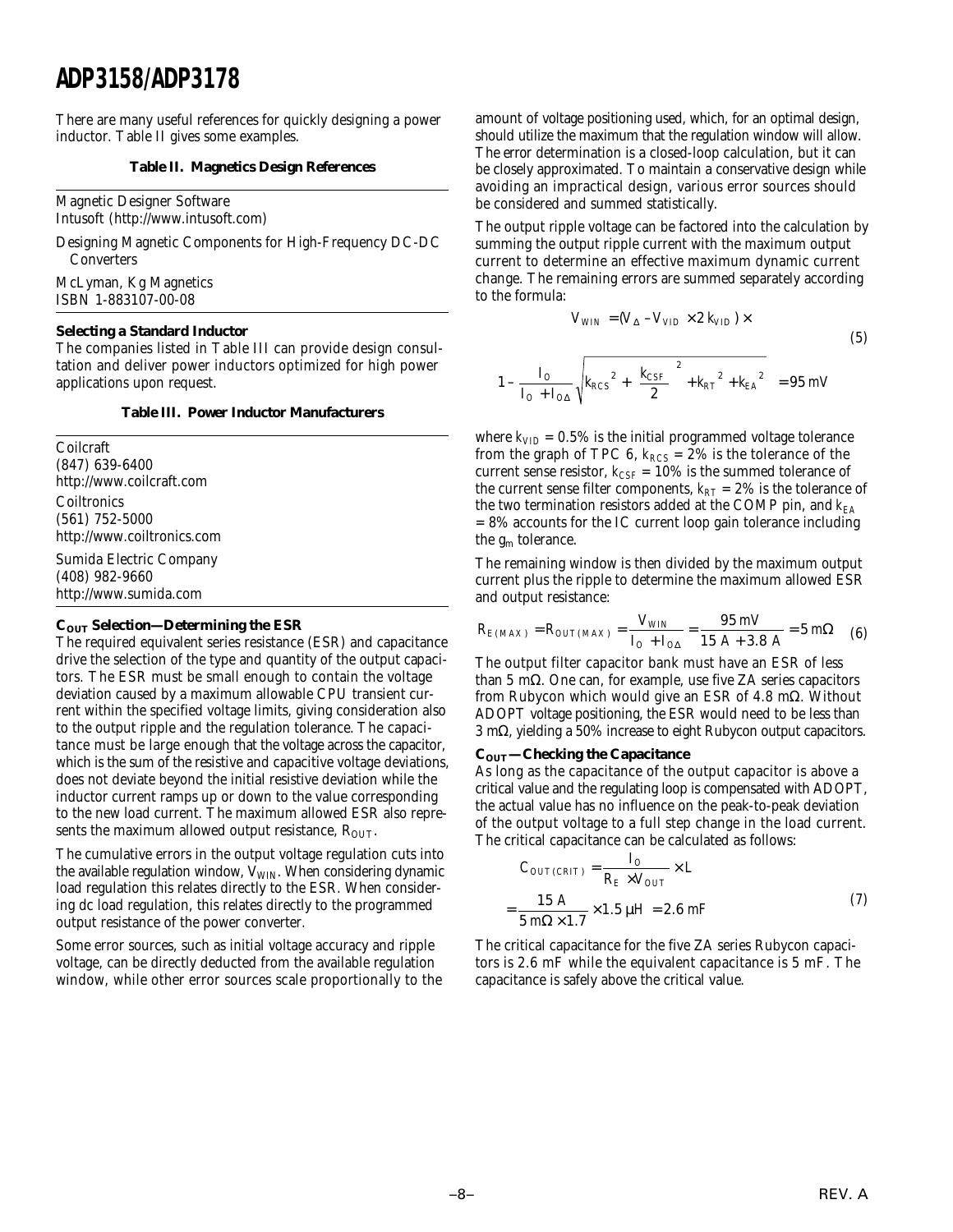#### **RSENSE**

The value of RSENSE is based on the maximum required output current. The current comparators of the ADP3158 and ADP3178 have a minimum current limit threshold of 69 mV. Note that the 69 mV value cannot be used for the maximum specified nominal current, as headroom is needed for ripple current and tolerances.

The current comparator threshold sets the peak of the inductor current yielding a maximum output current,  $I<sub>O</sub>$ , which equals twice the peak inductor current value less half of the peak-to-peak inductor ripple current. From this the maximum value of  $R_{\text{SENSE}}$  is calculated as:

$$
R_{SENSE} \le \frac{V_{CS(CL)(MIN)}}{I_O + \frac{I_{L(RIPPLE)}}{2}} = \frac{69 \, mV}{15 \, A + 1.9 \, A} = 4 \, m\Omega \tag{8}
$$

In this case, 4 mΩ was chosen as the closest standard value.

Once R<sub>SENSE</sub> has been chosen, the output current at the point where current limit is reached,  $I_{\text{OUT(CL)}}$ , can be calculated using the maximum current sense threshold of 87 mV:

$$
I_{OUTCL)} = \frac{V_{CSCL)(MAX}}{R_{SENE}} - \frac{I_{L(RIPPLE)}}{2}
$$
  
=  $\frac{87 \text{ mV}}{4 \text{ m}\Omega} - \frac{3.8 \text{ A}}{2} \approx 20 \text{ A}$  (9)

At output voltages below 450 mV, the current sense threshold is reduced to 54 mV, and the ripple current is negligible. Therefore, at dead short the output current is reduced to:

$$
I_{OUT(SC)} = \frac{54 \text{ mV}}{4 \text{ m}\Omega} = 13.5 \text{ A}
$$
 (10)

To safely carry the current under maximum load conditions, the sense resistor must have a power rating of at least:

$$
P_{R_{SE/NE}} = (I_O)^2 \times R_{SENSE} = (20 \text{ A})^2 \times 4 \text{ m}\Omega = 1.6 \text{ W} \qquad (11)
$$

#### **Power MOSFETs**

Two external N-channel power MOSFETs must be selected for use with the ADP3158 and ADP3178, one for the main switch and an identical one for the synchronous switch. The main selection parameters for the power MOSFETs are the threshold voltage ( $V_{\text{GS(TH)}}$ ) and the ON-resistance ( $R_{\text{DS(ON)}}$ ).

The minimum input voltage dictates whether standard threshold or logic-level threshold MOSFETs must be used. For  $V_{IN} > 8 V$ , standard threshold MOSFETs ( $V_{\text{GS(TH)}}$  < 4 V) may be used. If

 $V_{IN}$  is expected to drop below 8 V, logic-level threshold MOSFETs  $(V_{GS(TH)} < 2.5 V)$  are strongly recommended. Only logic-level MOSFETs with  $V_{GS}$  ratings higher than the absolute maximum value of  $V_{CC}$  should be used.

The maximum output current  $I_{O(MAX)}$  determines the  $R_{DS(ON)}$ requirement for the two power MOSFETs. When the ADP3158 and ADP3178 are operating in continuous mode, the simplifying assumption can be made that one of the two MOSFETs is always conducting the average load current. For  $V_{IN} = 5 V$  and  $V_{OUT} =$ 1.65 V, the maximum duty ratio of the high-side FET is:

$$
D_{HSF(MAX)} = 1 - (f_{MIN} \times t_{OFF})
$$
  
\n
$$
D_{HSF(MAX)} = 1 - (195 \, kHz \times 3.3 \, \mu s) = 36\%
$$
\n(12)

The maximum duty ratio of the low-side (synchronous rectifier) MOSFET is:

$$
D_{LSF(MAX)} = 1 - D_{HSF(MAX)} = 54\% \tag{13}
$$

The maximum rms current of the high-side MOSFET is:

$$
I_{RMSHSF} = \sqrt{D_{HSF(MAX)} \times \frac{I_{L(VALLET})^2 + (I_{L(VALLET}) \times I_{L(PEAR)}) + I_{L(PEAR)}^2}{3}}
$$
  

$$
I_{RMSHSF} = \sqrt{36\% \times \frac{13.1 A^2 + (13.1 A \times 16.1 A) + 16.1 A^2}{3}} = 8.8 A rms
$$
 (14)

The maximum rms current of the low-side MOSFET is:

$$
I_{RMSLSF} = \sqrt{D_{LSF(MAX)} \times \frac{I_{L(VALLEY)}^2 + I_{L(VALLEY)} \times I_{L(PEAK)} + I_{L(PEAK)}^2}{3}}
$$
  

$$
I_{RMSLSF} = \sqrt{54\% \times \frac{13.1 A^2 + (13.1 A \times 16.1 A) + 16.1 A^2}{3}} = 10.8 A rms
$$
(15)

The  $R_{DS(ON)}$  for each MOSFET can be derived from the allowable dissipation. If 10% of the maximum output power is allowed for MOSFET dissipation, the total dissipation will be:

$$
P_{D(FETs)} = 0.1 \times V_{OUT} \times I_{OUT(MAX)} = 2.26 W \tag{16}
$$

Allocating half of the total dissipation for the high-side MOSFET and half for the low-side MOSFET and assuming that switching losses are small relative to the dc conduction losses, the required minimum MOSFET resistances will be:

$$
R_{DS(ON)HSF} \le \frac{P_{HSF}}{I_{HSF}} = \frac{1.13 \, W}{8.8 \, A^2} = 15 \, m\Omega \tag{17}
$$

$$
R_{DS(ON)LSF} \le \frac{P_{LSF}}{I_{LSF}} = \frac{1.13 \, W}{10.8 \, A^2} = 10 \, m\Omega \tag{18}
$$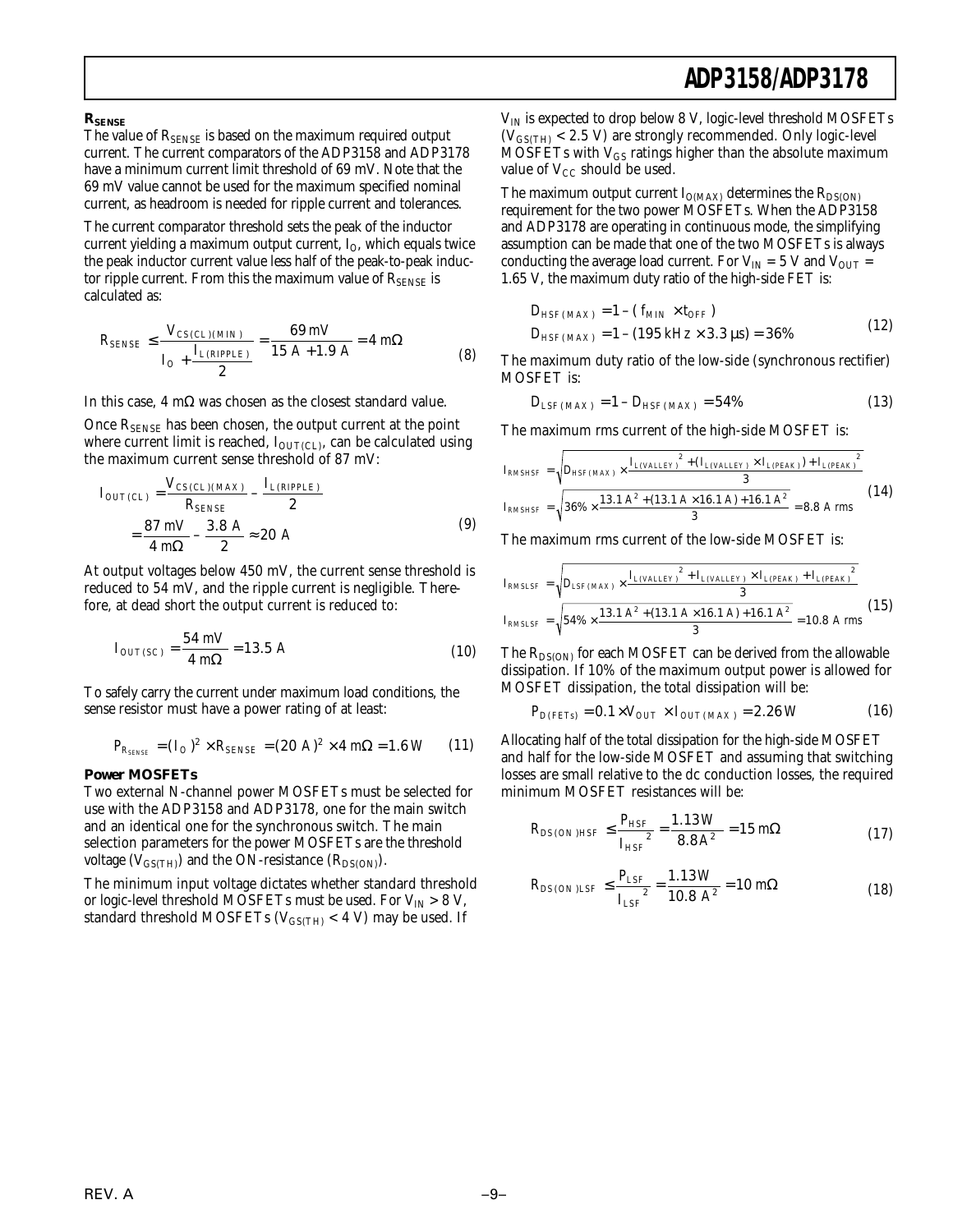Note that there is a trade-off between converter efficiency and cost. Larger MOSFETs reduce the conduction losses and allow higher efficiency, but increase the system cost. If efficiency is not a major concern, a Vishay-Siliconix SUB45N03-13L ( $R_{DS(ON)}$  = 10 mΩ nominal, 16 mΩ worst-case) for the high-side and a Vishay-Siliconix SUB75N03-07 ( $R_{DS(ON)} = 6$  m $\Omega$  nominal, 10 mΩ worst-case) for the low-side are good choices.

The high-side MOSFET dissipation is:

$$
P_{DHSF} = I_{RMSHSF}^{2} \times R_{DS(ON)} + \frac{V_{IN} \times I_{L(PEAK)} \times Q_{G} \times f_{MIN}}{2 \times I_{G}}
$$
  

$$
P_{DHSF} = 8.8 A^{2} \times 16 m\Omega + \frac{5 V \times 15 A \times 70 nC \times 195 kHz}{2 \times 1 A} = 1.75 W
$$
 (19)

where the second term represents the turn-off loss of the MOSFET. In the second term,  $Q_G$  is the gate charge to be removed from the gate for turn-off and  $I_G$  is the gate current. From the data sheet,  $Q_G$  is 70 nC and the gate drive current provided by the ADP3159 is about 1 A.

The low-side MOSFET dissipation is:

$$
P_{DLSF} = I_{RMSLSF}^{2} \times R_{DS(ON)}
$$
  
\n
$$
P_{DLSF} = 10.8 \ A^{2} \times 10 \ m\Omega = 1.08 \ W
$$
\n(20)

Note that there are no switching losses in the low-side MOSFET.

Surface mount MOSFETs are preferred in CPU core converter applications due to their ability to be handled by automatic assembly equipment. The TO-263 package offers the power handling of a TO-220 in a surface-mount package. However, this package still needs adequate copper area on the PCB to help move the heat away from the package.

The junction temperature for a given area of 2-ounce copper can be approximated using:

$$
T_J = \left(\Theta_{JA} \times P_D\right) + T_A \tag{21}
$$

assuming:

 $\theta_{JA} = 45^{\circ}$ C/W for 0.5 in<sup>2</sup>  $\theta_{JA} = 36^{\circ}$ C/W for 1 in<sup>2</sup>  $\theta$ <sub>*IA*</sub> = 28°C/W for 2 in<sup>2</sup>

For 1 in<sup>2</sup> of copper area attached to each transistor and an ambient temperature of 50°C:

$$
T_{JHSF} = (36^{\circ} C/W \times 1.48 W) + 50^{\circ} C = 103^{\circ} C
$$
  

$$
T_{JLSF} = (36^{\circ} C/W \times 1.08 W) + 50^{\circ} C = 89^{\circ} C
$$

All of the above-calculated junction temperatures are safely below the 175°C maximum specified junction temperature of the selected MOSFETs.

#### **CIN Selection and Input Current di/dt Reduction**

In continuous inductor-current mode, the source current of the high-side MOSFET is approximately a square wave with a duty ratio equal to  $V_{\text{OUT}}/V_{\text{IN}}$  and an amplitude of one-half of the maximum output current. To prevent large voltage transients, a low ESR input capacitor sized for the maximum rms current must be used. The maximum rms capacitor current is given by:

$$
I_{C(RMS)} = I_O \sqrt{D_{HSF} - D_{HSF}^2} =
$$
  
15 A  $\sqrt{0.36 - 0.36^2} = 7.2$  A (22)

For a ZA-type capacitor with 1000 µF capacitance and 6.3 V voltage rating, the ESR is 24 mΩ and the maximum allowable ripple current at 100 kHz is 2 A. At 105°C, at least four such capacitors must be connected in parallel to handle the calculated ripple current. At 50°C ambient, however, a higher ripple current can be tolerated, so three capacitors in parallel are adequate.

The ripple voltage across the three paralleled capacitors is:

$$
V_{C(IN) RIPPLE} = I_O \times \left(\frac{ESR_{C(IN)}}{n_C} + \frac{D_{HSF}}{n_C \times C_{IN} \times f_{MAX}}\right)
$$
  

$$
V_{C(IN) RIPPLE} = 15 A \times \left(\frac{24 m\Omega}{3} + \frac{36\%}{3 \times 1000 \,\mu F \times 195 \, kHz}\right) = 129 mV
$$
 (23)

To further reduce the effect of the ripple voltage on the system supply voltage bus, and to reduce the input-current di/dt to below the recommended maximum of 0.1 A/ms, an additional small inductor  $(L > 1 \mu H \oslash 10 \text{ A})$  should be inserted between the converter and the supply bus.

#### **Feedback Compensation for Active Voltage Positioning**

Optimized compensation of the ADP3158 and ADP3178 allows the best possible containment of the peak-to-peak output voltage deviation. Any practical switching power converter is inherently limited by the inductor in its output current slew rate to a value much less than the slew rate of the load. Therefore, any sudden change of load current will initially flow through the output capacitors, and this will produce an output voltage deviation equal to the ESR of the output capacitor array times the load current change.



Figure 4. Transient Response of the Circuit of Figure 3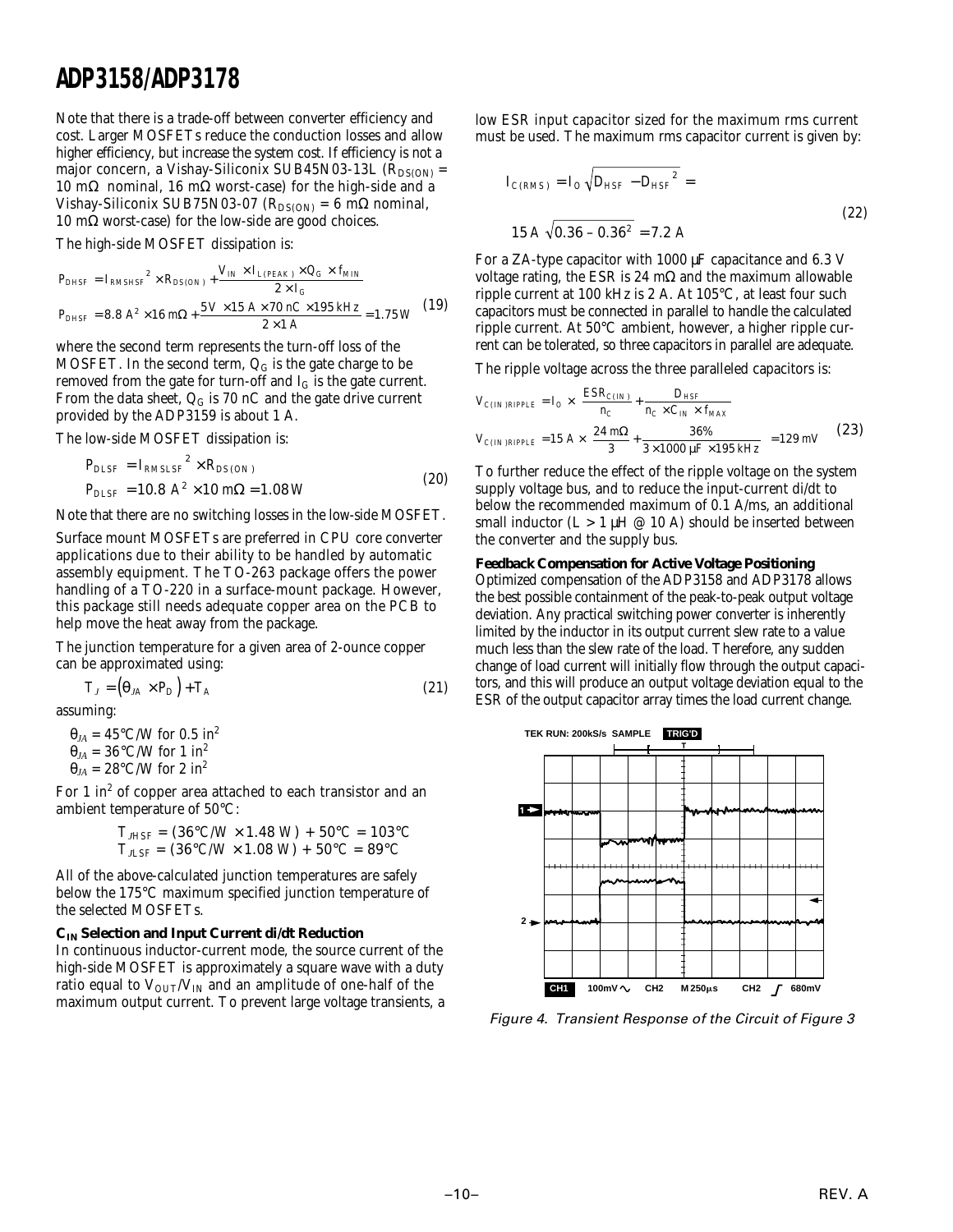

Figure 5. Efficiency vs. Load Current of the Circuit of Figure 3

To correctly implement active voltage positioning, the low frequency output impedance (i.e., the output resistance) of the converter should be made equal to the maximum ESR of the output capacitor array. This can be achieved by having a singlepole roll-off of the voltage gain of the  $g_m$  error amplifier, where the pole frequency coincides with the ESR zero of the output capacitor. A gain with single-pole roll-off requires that the  $g_m$ amplifier output pin be terminated by the parallel combination of a resistor and capacitor. The required resistor value can be calculated from the equation:

$$
R_{COMP} = \frac{R_{OGM} \times R_{TOTAL}}{R_{OGM} - R_{TOTAL}} = \frac{1 \, M\Omega \times 9.1 \, k\Omega}{1 \, M\Omega - 9.1 \, k\Omega} = 9.2 \, k\Omega \tag{24}
$$

where:

$$
R_{TOTAL} = \frac{n_I \times R_{SENSE}}{g_m \times R_{E(MAX)}} = \frac{25 \times 4 \text{ m}\Omega}{2.2 \text{ mm}h o \times 5 \text{ m}\Omega} = 9.1 \text{ k}\Omega \tag{25}
$$

In Equations 24 and 25,  $R_{OGM}$  is the internal resistance of the  $g_m$ amplifier,  $n_I$  is the division ratio from the output voltage to signal of the  $g_m$  amplifier to the PWM comparator, and  $g_m$  is the transconductance of the  $g_m$  amplifier itself.

Although a single termination resistor equal to  $R_{\text{COMP}}$  would yield the proper voltage positioning gain, the dc biasing of that resistor would determine how the regulation band is centered (i.e., offset). Note that sometimes the specified regulation band is asymmetrical with respect to the nominal VID voltage. With the ADP3158 and ADP3178, the offset is already considered part of the design procedure—no special provision is required. To accomplish the dc biasing, it is simplest to use two resistors to terminate the  $g_m$ amplifier output, with the lower resistor  $(R_B)$  tied to ground and the upper resistor  $(R_A)$  to the 12 V supply of the IC. The values of these resistors can be calculated using:

$$
R_A = \frac{V_{DIV}}{g_m \times (V_{OUT(OS)} + K)} = \frac{12 V}{2.2 \text{ mm} \hbar o \times (22 \text{ mV} + 4.7 \times 10^{-2})} = 79.1 \text{ k}\Omega \text{ (26)}
$$

where *K* is a constant determined by internal characteristics of the ADP3158 and ADP3178, peak-to-peak inductor current ripple  $(I_{RIPPLE})$ , and the current sampling resistor  $(R_{SENSE})$ . *K* can be calculated using Equations 28 and 29.  $V_{\text{DIV}}$  is the resistor divider supply voltage (e.g., the recommended 12 V supply) and  $V_{\text{OUT(OS)}}$  is the output voltage offset from the nominal VID-programmed value under no load condition. This offset is given by Equation 30.

The closest 1% value for  $R_A$  is 78.7 kΩ. This value is then used to solve for  $R_B$ :

$$
R_B = \frac{R_A \times R_{COMP}}{R_A - R_{COMP}} = \frac{78.7 \, k\Omega \times 9.2 \, k\Omega}{78.7 \, k\Omega - 9.2 \, k\Omega} = 10.4 \, k\Omega \tag{27}
$$

The nearest 1% value of 10.5 kΩ was chosen for *RB*.

$$
K = \left(\frac{I_{L(RIPPLE)}}{2} \times \frac{(R_{SENSE} \times n_I)}{g_m \times R_{TOTAL}}\right) + \frac{V_{GNL}}{g_m \times R_{TOTAL}} - \frac{V_{CC}}{2 \times g_m R_{OGM}}
$$
(28)

$$
K = \left(\frac{3.8 \text{ A}}{2} \times \frac{4 \text{ m}\Omega \times 25}{2.2 \text{ mm}h o \times 9.1 \text{ k}\Omega}\right) + \frac{1.174}{2.2 \text{ mm}h o \times 9.1 \text{ k}\Omega} - \frac{12 \text{ V}}{2 \times 2.2 \text{ mm}h o \times 130 \text{ k}\Omega}
$$
  
= 4.7 × 10<sup>-2</sup>

$$
V_{GNL} = V_{GNL0} + \frac{I_{L(RIPPLE)} \times R_{SENSE} \times n_I}{2} - \left(\frac{V_{IN} - V_{VID}}{L} \times t_D \times R_{SENSE} \times n_I\right)
$$
\n(29)  
\n
$$
V_{GNL} = 1V + \frac{3.8 \ A \times 4 \ m\Omega \times 25}{2} - \left(\frac{5 V - 1.7 V}{1.5 \ \mu H} \times 75 \ n\text{s} \times 4 \ m\Omega \times 25\right) = 1.174 \ V
$$

$$
V_{OUT(OS)} = (V_{OUT(MAX)} - V_{VID}) - \frac{R_{E(MAX)} \times I_{L(RIPPLE)}}{2} - V_{VID} \times k_{VID}
$$
  

$$
V_{OUT(OS)} = 40 \ mV - \frac{5 \ m\Omega \times 3.8 \ A}{2} - 1.7 \ V \times 5 \times 10^{-3} = 22 \ mV
$$
 (30)

Finally, the compensating capacitance is determined from the equality of the pole frequency of the error amplifier gain and the zero frequency of the impedance of the output capacitor:

$$
C_{OC} = \frac{C_{OUT} \times ESR}{R_{TOTAL}} = \frac{5 \, mF \times 4.8 \, m\Omega}{9.1 \, k\Omega} = 2.6 \, nF \tag{31}
$$

The closest standard value for  $C_{OC}$  is 2.7 nF.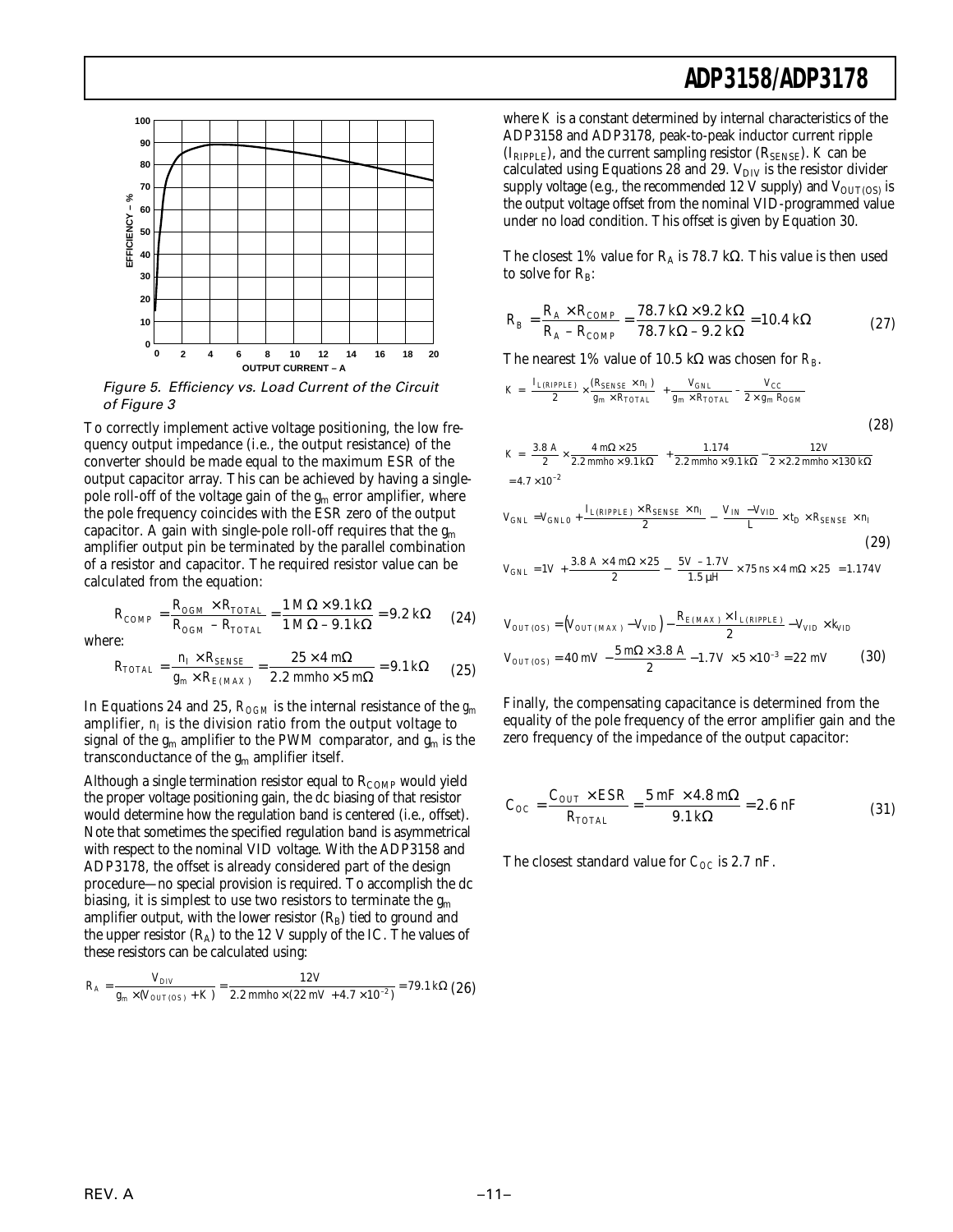#### **Trade-Offs Between DC Load Regulation and AC Load Regulation**

Casual observation of the circuit operation—e.g., with a voltmeter —would make it appear that the dc load regulation appears to be rather poor compared to a conventional regulator (see Figure 4). This would be especially noticeable under very light or very heavy loads where the voltage is "positioned" near one of the extremes of the regulation window rather than near the nominal center value. It must be noted and understood that this low gain characteristic (i.e., loose dc load regulation) is inherently required to allow improved transient containment (i.e., to achieve tighter ac load regulation). That is, the dc load regulation is intentionally sacrificed (but kept within specification) in order to minimize the number of capacitors required to contain the load transients produced by the CPU.



Figure 6. Adding Overcurrent Protection to the Linear Regulator

#### **Linear Regulators**

The two linear regulators provide a low cost, convenient, and versatile solution for generating additional supply rails. The maximum output load current is determined by the size and thermal impedance of the external N-channel power MOSFET that is placed in series with the supply. The output voltage is sensed at the LRFB pin and compared to an internal reference voltage in a negative feedback loop which keeps the output voltage in regulation. If the load is reduced or increased, the MOSFET drive will also be reduced or increased by the controller IC to provide a well-regulated  $\pm 2.5\%$  accurate output voltage. The LRFB threshold of the ADP3158 are internally set at 2.5 V (LRFB1) and 1.8 V (LRFB2), while the LRFB pins of the ADP3178 are compared to an internal 1 V reference. This allows the use of an external resistor divider network to program the linear regulator output voltage. The correct resistor values for setting the output voltage of the linear regulators in the ADP3178 can be determined using:

$$
V_{OUT(LR)} = V_{LRFB} \times \frac{R_U + R_L}{R_L}
$$
\n(32)

Assuming that  $R_L = 10 \text{ k}\Omega$ ,  $V_{OUT(LR)} = 1.2 \text{ V}$  and rearranging Equation 32 to solve for  $R_U$  yields:

$$
R_U = \frac{10 \, k\Omega \times (V_{OUT(LR)} - V_{LRFB})}{V_{LRFB}}
$$
\n
$$
R_U = \frac{10 \, k\Omega \times (1.2 \, V - 1 \, V)}{1 \, V} = 2 \, k\Omega
$$
\n(33)

#### **Efficiency of the Linear Regulators**

The efficiency and corresponding power dissipation of each of the linear regulators are not determined by the controller IC. Rather, these are a function of input and output voltage and load current. Efficiency is approximated by the formula:

$$
\eta = 100\% \times \frac{V_{OUT}}{V_{IN}}\tag{34}
$$

The corresponding power dissipation in the MOSFET, together with any resistance added in series from input to output, is given by:

$$
P_{LDO} = (V_{IN} - V_{OUT}) \times I_{OUT} \tag{35}
$$

Minimum power dissipation and maximum efficiency are accomplished by choosing the lowest available input voltage that exceeds the desired output voltage. However, if the chosen input source is itself generated by a linear regulator, its power dissipation will be increased in proportion to the additional current it must now provide.

#### **Implementing Current Limit for the Linear Regulators**

The circuit of Figure 4 gives an example of a current limit protection circuit that can be used in conjunction with the linear regulators. The output voltage is internally set by the LRFB pin. The value of the current sense resistor may be calculated as follows:

$$
R_S \approx \frac{540 \text{ mV}}{I_{O(MAX)}} = \frac{540 \text{ mV}}{2.2 \text{ A}} = 250 \text{ m}\Omega \tag{36}
$$

The power rating of the current sense resistor must be at least:

$$
P_{D(R_S)} = R_S \times I_{O(MAX)}^2 = 1.2 W
$$
 (37)

The maximum linear regulator MOSFET junction temperature with a shorted output is:

$$
T_{J(MAX)} = T_A + (\theta_{JC} \times V_{IN} \times I_{O(MAX)})
$$
  
\n
$$
T_{J(MAX)} = 50^{\circ}C + (1.4^{\circ}C/W \times (3.3 V \times 2.2 A) = 60^{\circ}C
$$
\n(38)

which is within the maximum allowed by the MOSFET's data sheet specification. The maximum MOSFET junction temperature at nominal output is:

$$
T_{J(NOM)} = T_A + (\theta_{JC} \times (V_{IN} - V_{OUT}) \times I_{O(NOM)})
$$
  
\n
$$
T_{J(NOM)} = 50^{\circ}C + (1.4^{\circ}C/W \times (3.3 V - 2.5 V) \times 2 A) = 52^{\circ}C
$$
 (39)

This example assumes an infinite heatsink. The practical limitation will be based on the actual heatsink used.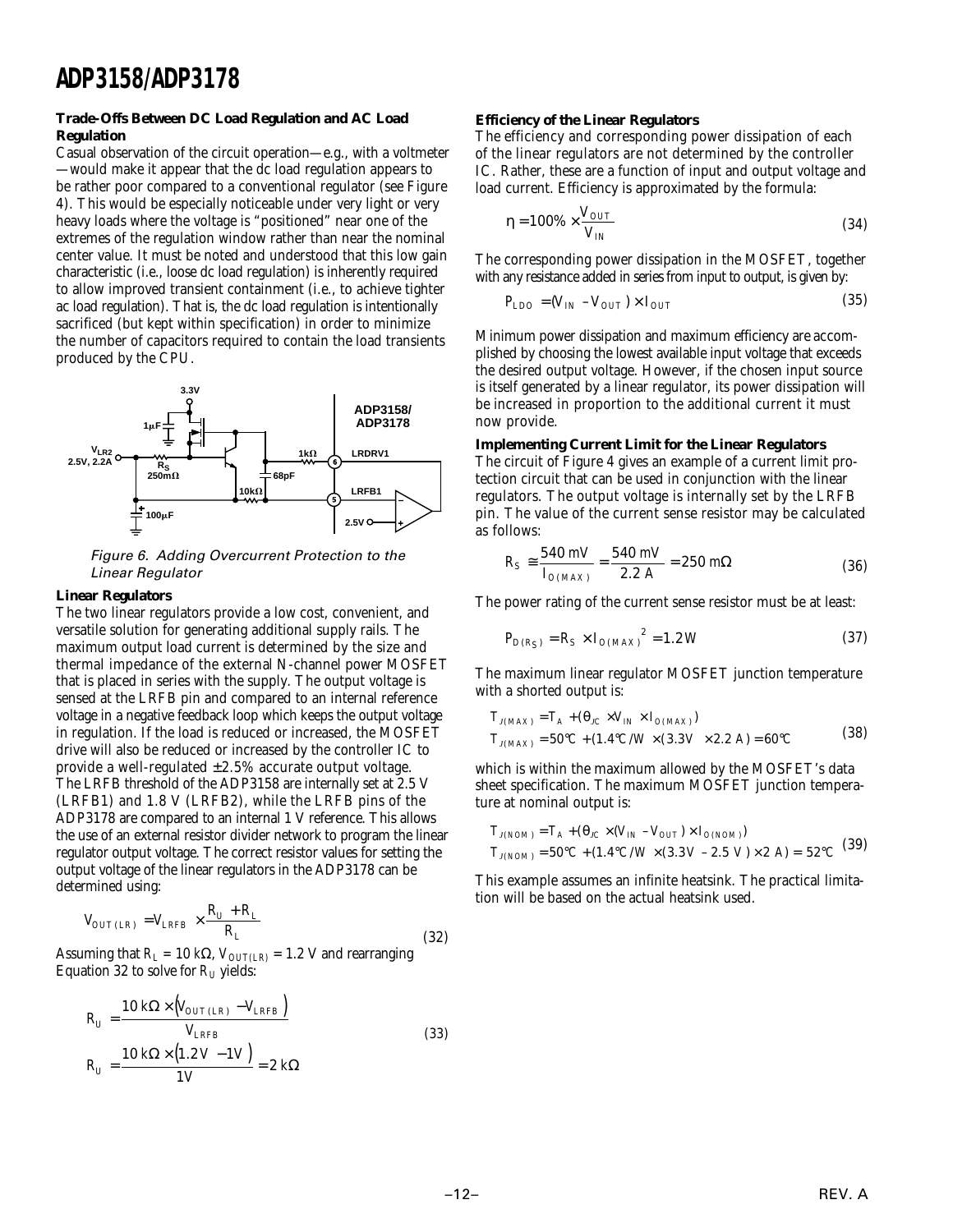#### **LAYOUT AND COMPONENT PLACEMENT GUIDELINES**

The following guidelines are recommended for optimal performance of a switching regulator in a PC system:

#### **General Recommendations**

- 1. For best results, a four-layer PCB is recommended. This should allow the needed versatility for control circuitry interconnections with optimal placement, a signal ground plane, power planes for both power ground and the input power (e.g., 5 V), and wide interconnection traces in the rest of the power delivery current paths.
- 2. Whenever high currents must be routed between PCB layers, vias should be used liberally to create several parallel current paths so that the resistance and inductance introduced by these current paths is minimized and the via current rating is not exceeded.
- 3. If critical signal lines (including the voltage and current sense lines of the controller IC) must cross through power circuitry, it is best if a ground plane can be interposed between those signal lines and the traces of the power circuitry. This serves as a shield to minimize noise injection into the signals at the cost of making signal ground a bit noisier.
- 4. The GND pin should connect first to a ceramic bypass capacitor (on the VCC pin) and then into the power ground plane. However, the ground plane should not extend under other signal components, including the controller IC itself.
- 5. The output capacitors should also be connected as closely as possible to the load (or connector) that receives the power (e.g., a microprocessor core). If the load is distributed, the capacitors should also be distributed, and generally in proportion to where the load tends to be more dynamic. It is also advised to keep the planar interconnection path short (i.e., have input and output capacitors close together).
- 6. Absolutely avoid crossing any signal lines over the switching power path loop, described below.

#### **Power Circuitry**

7. The switching power path should be routed on the PCB to encompass the smallest possible area in order to minimize radiated switching noise energy (i.e., EMI). Failure to take proper precaution often results in EMI problems for the entire PC system as well as noise-related operational problems in the power converter control circuitry. The switching power path is the loop formed by the current path through the input capacitors, the two FETs, and the power Schottky

diode, if used, including all interconnecting PCB traces and planes. The use of short and wide interconnection traces is especially critical in this path for two reasons: it minimizes the inductance in the switching loop, which can cause highenergy ringing, and it accommodates the high current demand with minimal voltage loss.

- 8. A power Schottky diode  $(1 2)$  A dc rating) placed from the lower MOSFET's source (anode) to drain (cathode) will help to minimize switching power dissipation in the upper MOSFET. In the bñôÖÑx of an effective Schottky diode, this dissipation occurs through the following sequence of switching events. The lower MOSFET turns off in advance of the upper MOSFET turning on (necessary to prevent cross-conduction). The circulating current in the power converter, no longer finding a path for current through the channel of the lower MOSFET, draws current through the inherent body-drain diode of the MOSFET. The upper MOSFET turns on, and the reverse recovery characteristic of the lower MOSFET's body-drain diode prevents the drain voltage from being pulled high quickly. The upper MOSFET then conducts very large current while it momentarily has a high voltage forced across it, which translates into added power dissipation in the upper MOSFET. The Schottky diode minimizes this problem by carrying a majority of the circulating current when the lower MOSFET is turned off, and by virtue of its essentially nonexistent reverse recovery time.
- 9. Whenever a power-dissipating component (e.g., a power MOSFET) is soldered to a PCB, the liberal use of vias, both directly on the mounting pad and immediately surrounding it, is recommended. Two important reasons for this are: improved current rating through the vias (if it is a current path), and improved thermal performance—especially if the vias extend to the opposite side of the PCB where a plane can more readily transfer the heat to the air.
- 10. The output power path, though not as critical as the switching power path, should also be routed to encompass a small area. The output power path is formed by the current path through the inductor, the current sensing resistor, the output capacitors, and back to the input capacitors.
- 11. For best EMI containment, the ground plane should extend fully under all the power components. These are: the input capacitors, the power MOSFETs and Schottky diode, the inductor, the current sense resistor, any snubbing elements that might be added to dampen ringing, and the output capacitors.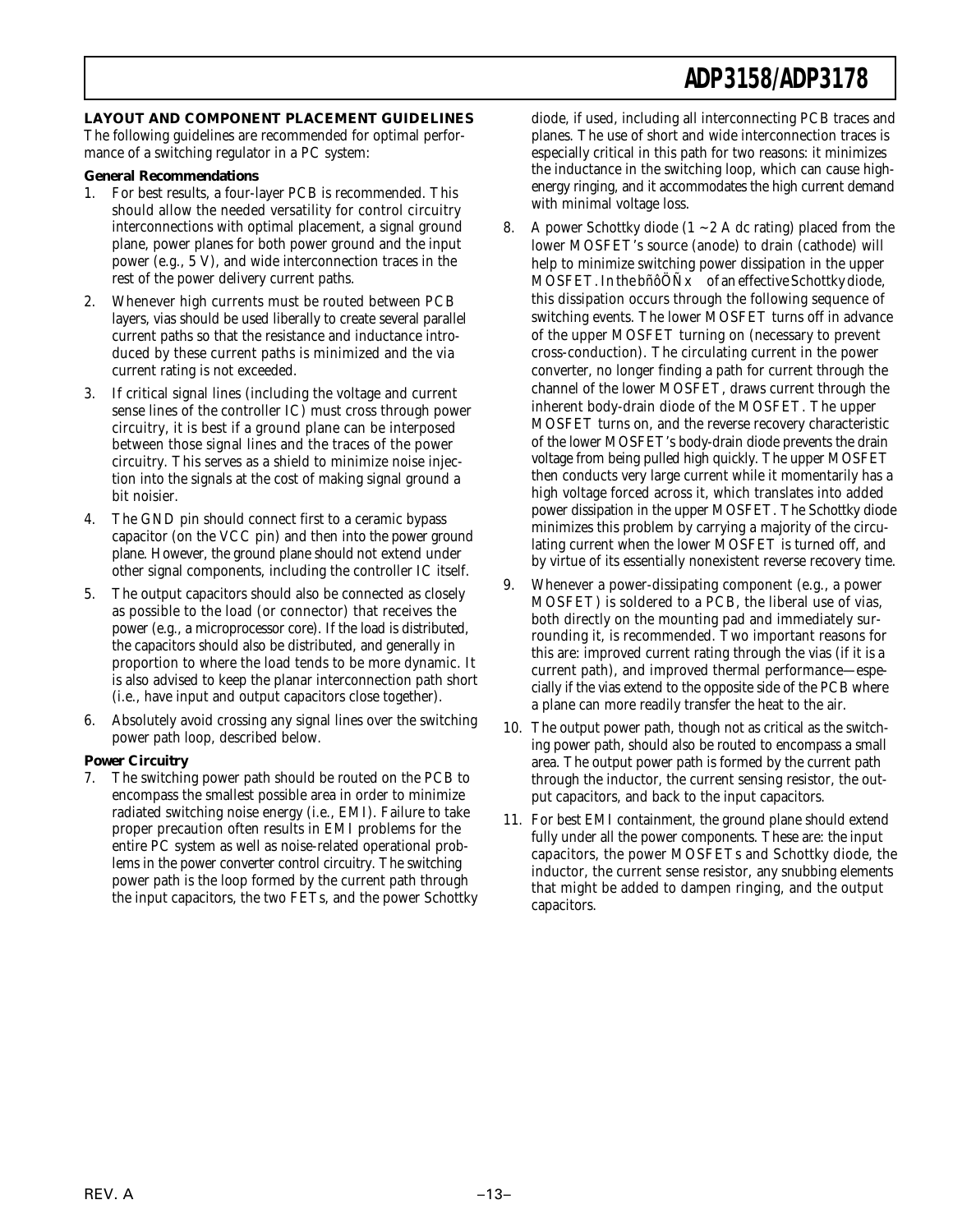#### **Signal Circuitry**

- 12. The output voltage is sensed and regulated between the GND pin (which connects to the signal ground plane) and the CS– pin. The output current is sensed (as a voltage) and regulated between the CS– pin and the CS+ pin. In order to avoid differential mode noise pickup in those sensed signals, their loop areas should be small. Thus the CS– trace should be routed atop the signal ground plane, and the CS+ and CS– traces should be routed as a closely coupled pair (CS+ should be over the signal ground plane as well).
- 13. The CS+ and CS– traces should be Kelvin-connected to the current sense resistor so that the additional voltage drop due to current flow on the PCB at the current sense resistor connections does not affect the sensed voltage. It is desirable to have the controller IC close to the output capacitor bank and not in the output power path, so that any voltage drop between the output capacitors and the GND pin is minimized, and voltage regulation is not compromised.

#### **OUTLINE DIMENSIONS** Dimensions shown in inches and (mm). **16-Lead SOIC (R-16A/SO-16) 0.3937 (10.00) 0.3859 (9.80)** <u> A A A A A A A</u> **0.1574 (4.00) 0.2440 (6.20) 16 9 0.1497 (3.80) 0.2284 (5.80) 1 8** T <u>मृत्त स स</u> **0.0688 (1.75) PIN 1 0.050 (1.27) 0.0196 (0.50) 0.0099 (0.25) 45**- **0.0532 (1.35) BSC**  $+$ **8**-**0.0098 (0.25) 0.0500 (1.27) SEATING 0.0192 (0.49) 0**-**0.0099 (0.25) 0.0040 (0.10) PLANE 0.0138 (0.35) 0.0160 (0.41) 0.0075 (0.19)**